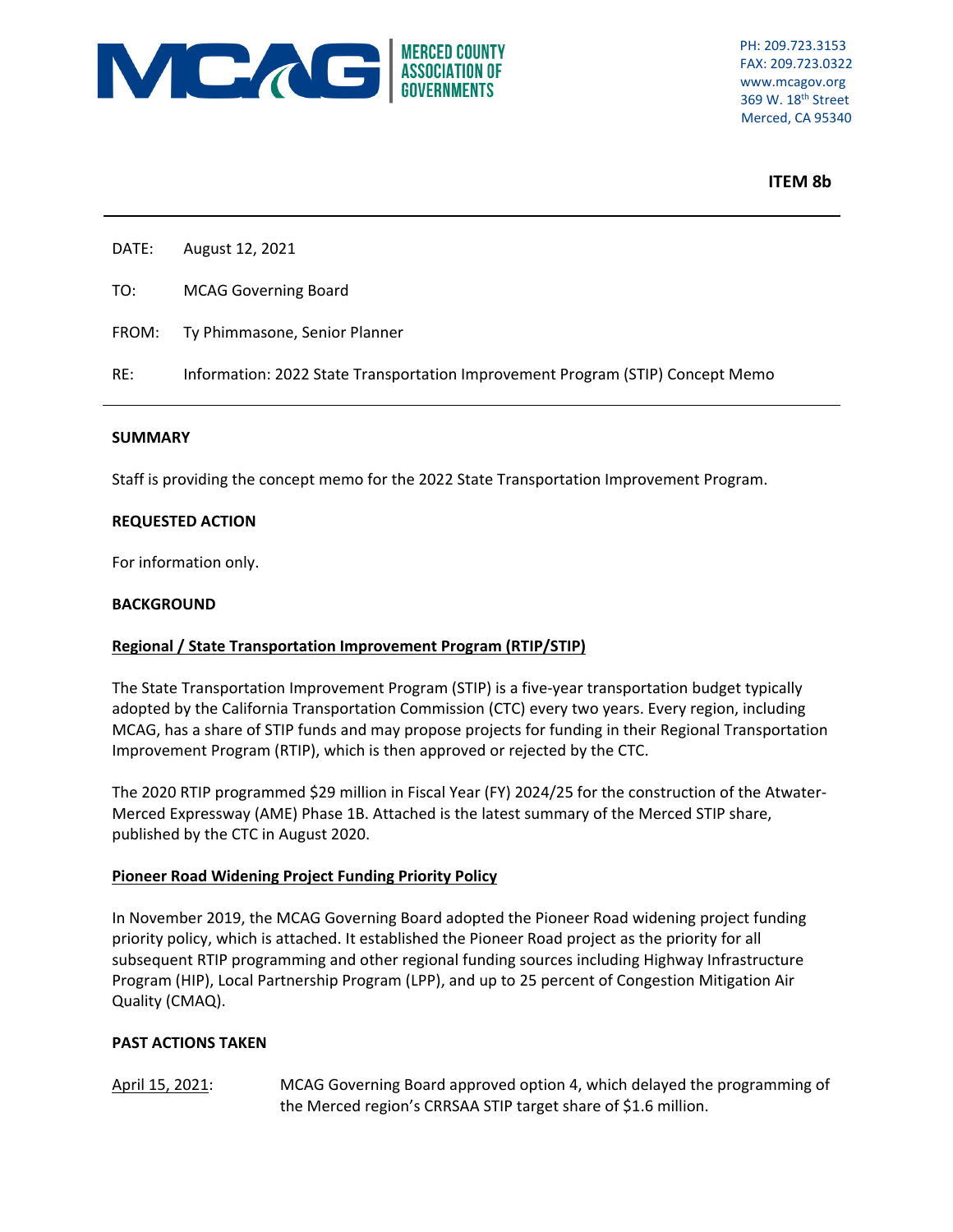| November 21, 2019: | MCAG Governing Board adopted the 2020 RTIP.                            |
|--------------------|------------------------------------------------------------------------|
| November 21, 2019: | MCAG Governing Board adopted the Pioneer Road widening project funding |
|                    | priority policy.                                                       |

## **DISCUSSION**

## **2022 RTIP and STIP**

The 2022 RTIP will be developed for the 2022 STIP. The 2022 STIP covers five fiscal years: 2022/23 through 2026/27. The CTC publishes guidelines and a fund estimate in August which will indicate each region's new programming capacity. The fund estimate shows \$5.417 million as the Merced Region's target share. Except for the CRRSAA STIP, new programming will be for the last two fiscal years: 2025/26 and 2026/27. MCAG must submit the 2022 RTIP to the CTC by December 2021. Attached is the 2022 STIP development flowchart.

## **Mid‐Cycle 2021 STIP**

The Coronavirus Response and Relief Supplemental Appropriations Act (CRRSA) of 2021, which was signed into law on December 27, 2020, introduces additional Regional Improvement Program (RIP) funds to be programmed in RTIP's at the requests of the regions to the CTC as part of a 2021 Mid‐Cycle STIP.

The Merced region's CRRSAA STIP programming target is \$1.6 million.

The Mid‐Cycle STIP programming options were:

- 1. Propose new projects: new STIP eligible projects may request programming.
- 2. Augment projects: an agency may increase funding to a currently programmed project to address cost increases or additional scope.
- 3. Advance projects: a project programmed in later years of the STIP could be advanced.
- 4. Delay programming: An agency may choose to delay programming their target shares. Their shares will be available in the 2022 STIP.

The MCAG Board unanimously approved option 4.

The CRRSAA STIP funds have the CTC allocation deadline of June 2024. Therefore, these funds must be programmed in FY 2022/23 or 2023/24.

#### **Requirements for STIP projects**

The following are policies and procedures from the 2022 STIP Guidelines.

# *Eligible Projects*

RIP funds are for capital projects, which may include highway improvements, public transit, intercity rail, intermodal facilities, grade separations, pedestrian and bicycle facilities, local roads, and safety. Road maintenance activities are ineligible. Priorities for programming are safety improvements on non‐highway facilities, capital improvements that expand capacity and/or reduce congestion, and environmental enhancements and mitigations. Planning, Programming and Monitoring (PPM) funds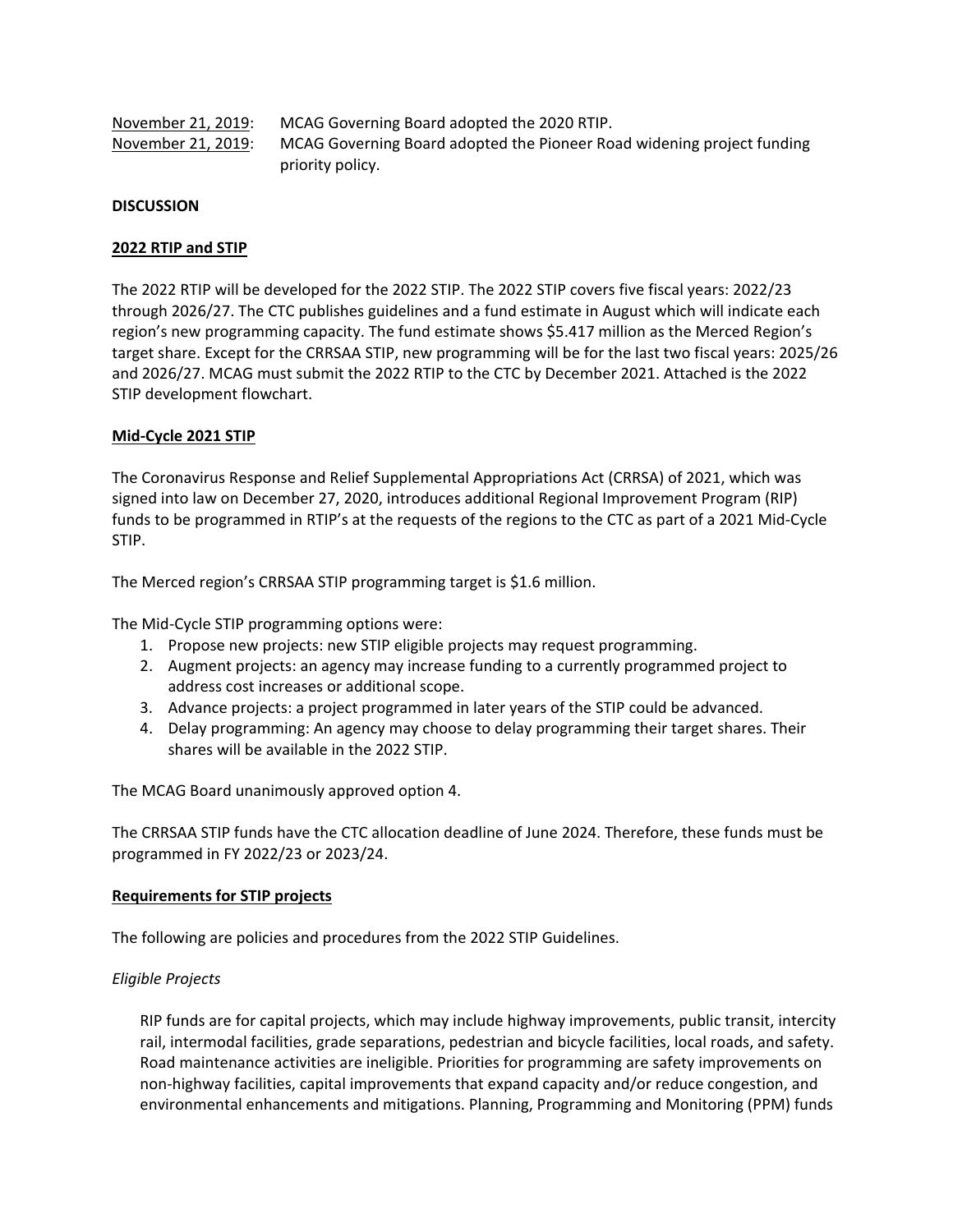can be used for staff time associated with regional transportation planning, program development (i.e. preparation of the RTP, RTIP and FTIP), and monitoring the implementation of STIP projects.

## *Must be in Regional Transportation Plan (RTP)*

The RTIP must be based on the RTP with projects drawn from it and be consistent with it.

## *Must have Project Study Report (PSR) or PSR‐Equivalent*

"A new project may not be included in the RTIP without a complete Project Study Report (PSR) or, for a project that is not on a State Highway, a PSR-equivalent."

## *Environmental Clearance Prerequisite to Programming Latter Phases*

"As a matter of policy, the Commission will not allocate funds for design, right‐of‐way, or construction of a federally funded project prior to documentation of environmental clearance under the National Environmental Policy Act (NEPA)."

"The Commission recognizes that project costs and particularly project scheduling often cannot be determined with meaningful accuracy until environmental studies have been completed. The premature programming of post‐environmental components can needlessly tie up STIP programming resources while other transportation needs go unmet."

## *Programming Only Preconstruction Components (Environmental, Design, Right‐of‐Way)*

"When proposing to program only preconstruction components for a project, the regional agency should demonstrate the means by which it intends to fund the construction of a useable segment, consistent with the regional transportation plan."

#### *Must Program Entire Phase*

"A project's phase of implementation (Environmental, Design, Right of Way, Construction) must be fully funded before it could be programmed."

# *Programming for Project Construction*

"The CTC may program funding for construction only if it finds that the sponsor agency will complete the environmental process and can proceed to construction within the five-year period of the STIP."

"The CTC may program construction only if it finds construction is fully funded, either from STIP funds or from other committed funds. The CTC will regard funds as committed when the agency with discretionary authority over the funds has made its commitment to the project by ordinance or resolution."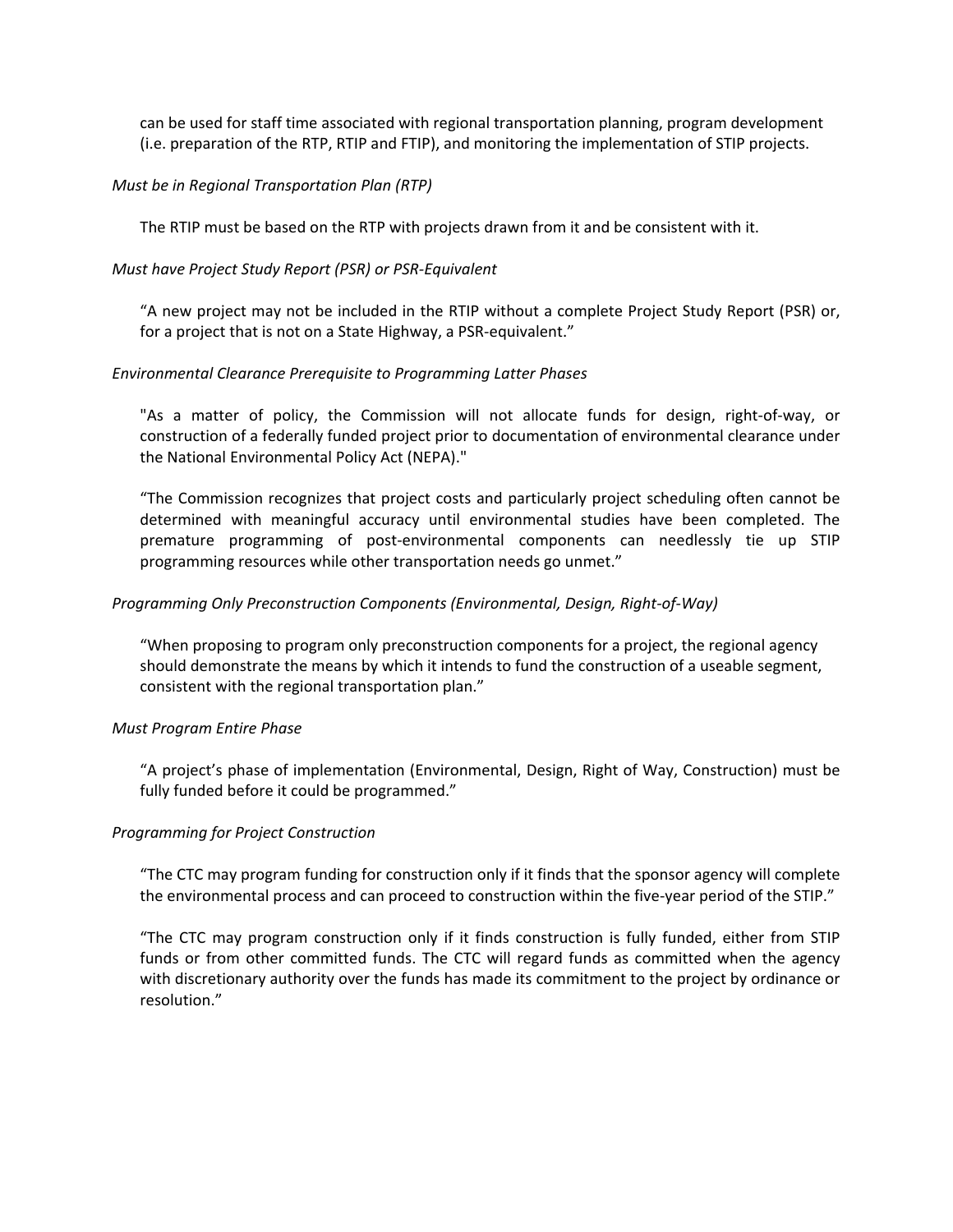## *Programming Current Costs*

"For each project component, the amount programmed shall be escalated to the year proposed for programming, based on the current cost estimate."

The full STIP guidelines and other information on the STIP are available at the CTC website at: http://www.catc.ca.gov/programs/stip/

## **Pioneer Road Project Status**

\$12.35 million of regional funding has been committed to the Pioneer Road project, as follows:

- Measure V Regional (West) \$8.65 million
- Highway Improvement Program (HIP) \$2.09 million (\$664,000 committed)
- Local Partnership Program (LPP) \$1.12 million (\$599,000 committed)
- Federal earmark repurposed \$490,000 committed

The City and their consultants are preparing preliminary engineering and traffic study work. The environmental work will commence soon.

## **2022 STIP Schedule**

CTC adopts fund estimates and guidelines August 18-19, 2021 Deadline for regions to submit adopted RTIP's December 15, 2021 CTC adopts 2022 STIP March 23-24, 2022

# **STAFF CONTACT**

If you have any questions regarding this staff report, please contact Ty Phimmasone, Senior Planner, at 723.3153 x 123 or ty.phimmasone@mcagov.org.

#### **REQUESTED ACTION**

For information only.

# **ATTACHMENTS**

Pioneer Road Widening Project Funding Priority Policy, November 2019 2020 Summary of STIP County Share, Merced 2022 STIP Development Flowchart